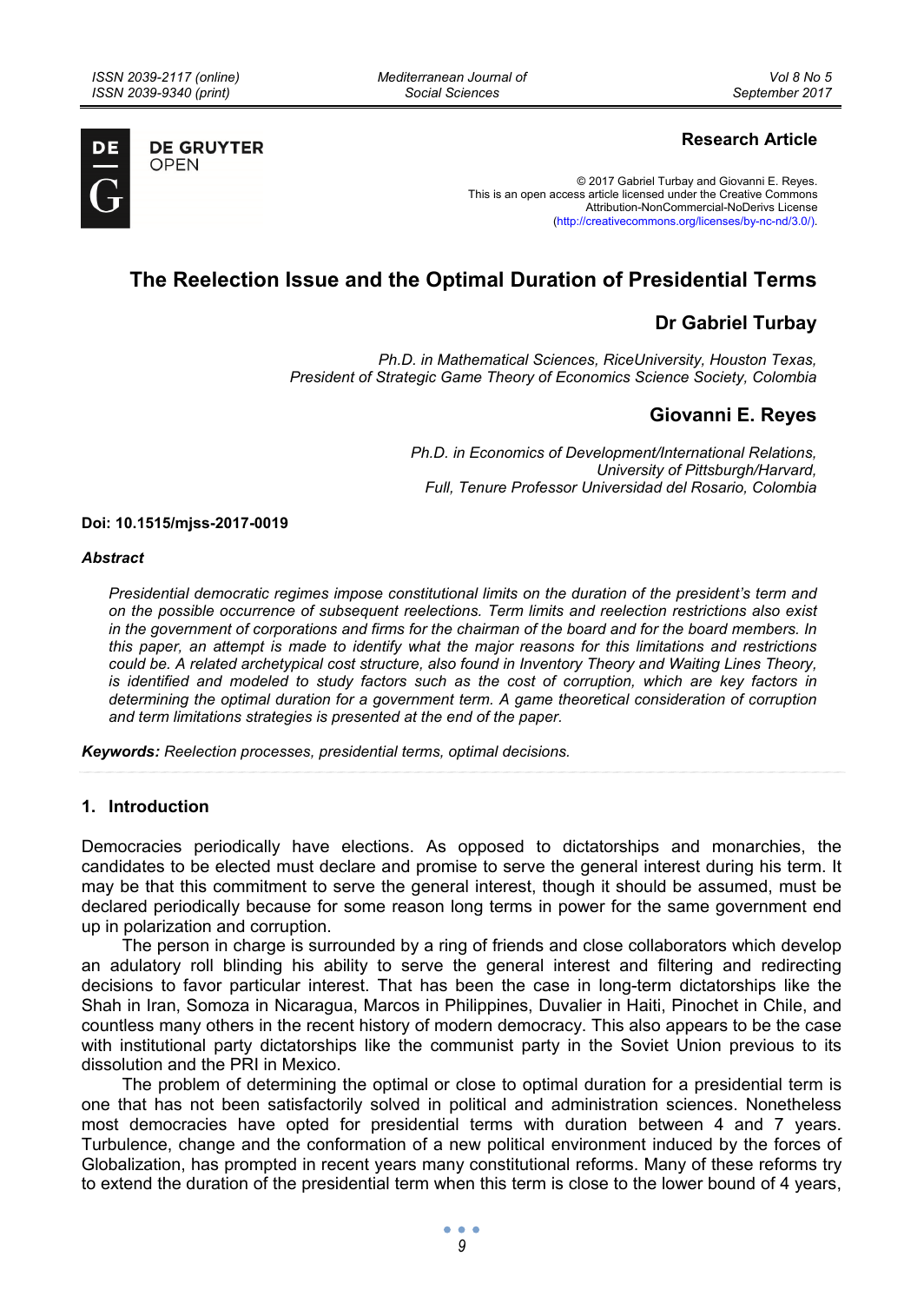| ISSN 2039-2117 (online) | Mediterranean Journal of | Vol 8 No 5     |
|-------------------------|--------------------------|----------------|
| ISSN 2039-9340 (print)  | Social Sciences          | September 2017 |

some other to shorten the duration of the term when close to the upper bound of 7 years (Bernales, 1994).

In addition, the re-election component is often proposed in variety of combinations which in some cases is permitted and in other cases is restricted in some way, for example, reducing the period of time from 6 to 4 years and allowing immediate reelection or extending the period from 4 to 6 years and allowing for re-election but not in the immediately following period -not in two consecutive periods (Toonen, 2010; Ansari, 1994).

Thus, term limits is an issue intimately related to the nature of democracy in a financial capital oriented world, it has to do with power separation and the balance of power, with protecting the general interest from particular interest and it definitively has to do with human nature, its weakness and its greatness and the need for the constitutional subordination and limitation of human ambition to principles (Bernales, 1994; Van der Bergh, 2013).

Term duration is also an issue considered in the Corporate Governance guidelines for companies developed by governments and stock exchange organizations. The duration of the term for board members in most groups, corporations and firms range form 1 to 6 years (Adams, 2014; Mandle, 1999). Some views maintain that the term of service must not be limited based on the value of the insight gained by directors through time into the business and operations of the company (Bradenburger, 2011).

Also there exists the view that long terms do not favor the interest of small investors. Some stock exchange organizations recommend short terms of 1 year.

Summarizing, arguments in favor of longer terms identify the value of specific knowledge, learning and experience and also specific costs to be avoided related with frequent elections. The arguments for shorter periods fear the polarization of knowledge and learning to favor particular interest, also fear of stagnation (Buckley, James L. 2000).

In general, for national organizations like the Supreme Court and corporations governance boards, there are both: costs inversely related and costs directly related to the duration of the term. Similarly, reelection is associated with the democratic right that must not be restricted to recognize excellence in government but also with corruption, polarization of power, stagnation and self interest (Bradenburger, 2011).

Cost competition in relation to the duration of the term is an archetype which also occurs in a variety of problems related to inventory theory and in waiting lines theory. These problems have been successfully solved with the help of elementary mathematical optimization theory in management sciences. In particular, a well known solution is the economic order quantity (EOQ) (Bengtsson, 2016).

In terms of methodology it is crucial to keep in mind that mathematical models are not necessarily a simplified view of reality, sometimes they serve to identify key interrelations of elements that conform reality and allow learning from a systematic analysis of the identified archetypical relations. This paper follows the methodological path to consider a mathematical approach regarding the issue of reelection. The main focus is on the nation-state scope of political conditions, but this consideration can be adapted to other kind of leadership such as that of enterprises, for example (Reyes, 2003).

The purpose of this paper is to promote trans-disciplinary work by introducing a mathematical model as a tool to approach and analyze the problem of the optimal duration of terms in government and its relation to re-election. Mathematical models in the social sciences have become an important component of analysis which allows identifying, clarifying and better understanding the relations among the determinant elements concerning social processes events (Hillier, 2004). A contribution from this paper is related to identify structural conditions within social, political and entrepreneurship contexts, which in turn have vital consequences on leadership and the conducting tasks of allocation of resources in any social organization.

#### **2. Term Duration**

 The following table contains a selected sample of countries with non-parliamentary democratic forms of government. The corresponding duration of the presidential term and its relation of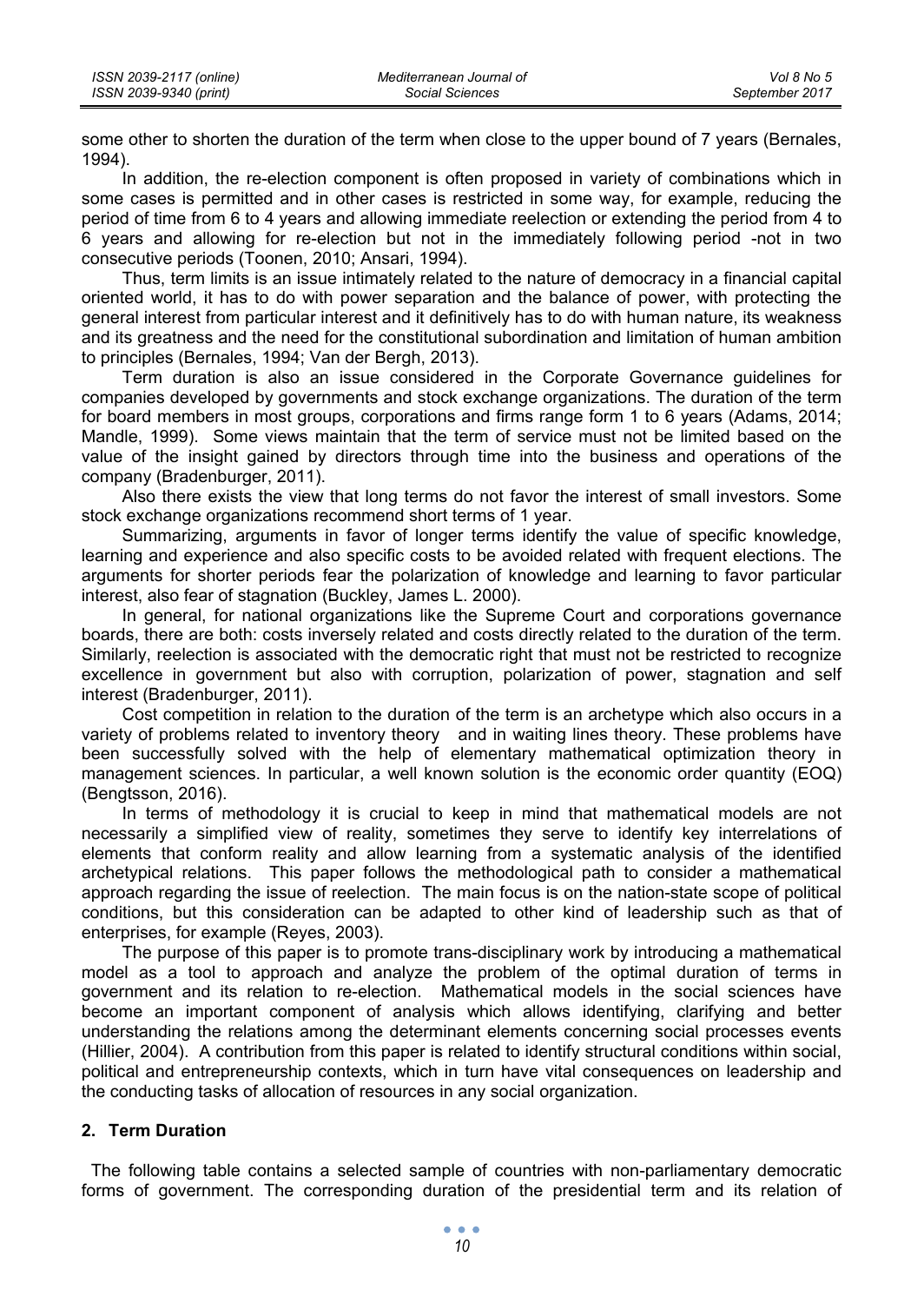| ISSN 2039-2117 (online) | Mediterranean Journal of | Vol 8 No 5     |
|-------------------------|--------------------------|----------------|
| ISSN 2039-9340 (print)  | Social Sciences          | September 2017 |

acceptance with the re-election element is also included (see Table 1).

There is no democracy with a 3- year presidential term or with an 8-year term. From the sample above we can observe that there is no consensus as to what the optimal duration of the term might be, and if reelection is convenient or not, nor there are principles which might suggest the term duration or the reelection issue. The duration of the presidential term and the reelection issue in any particular democratic country appear to be determined by majority vote in trial-anderror processes based on intuitive considerations, and historical events and cultural traditions (Petracca, 1992).

**Table 1.** Presidential terms in selected countries with non-parliamentary democratic forms of government

| <b>COUNTRY</b>       | <b>TERM</b><br>(Years) | <b>REELECTION</b> | <b>CONSECUTIVE</b><br><b>TERMS</b> |
|----------------------|------------------------|-------------------|------------------------------------|
| Argentina            | 4                      | <b>YES</b>        | <b>YES</b>                         |
| Colombia             |                        | <b>YES</b>        | <b>YES</b>                         |
| <b>United States</b> |                        | <b>YES</b>        | <b>YES</b>                         |
| Germany              | 5                      | <b>YES</b>        | <b>YES</b>                         |
| <b>Brazil</b>        |                        | <b>YES</b>        | <b>NO</b>                          |
| Uruguay              |                        | <b>YES</b>        | NO                                 |
| Austria              | 6                      | <b>YES</b>        | <b>YES</b>                         |
| México               |                        | NO                | NO                                 |
| Chile                |                        | NO.               | N <sub>O</sub>                     |
| France               | 7                      | <b>YES</b>        | <b>YES</b>                         |
| Italy                |                        | NO.               | <b>YES</b>                         |
| Kazakhstan           |                        | <b>YES</b>        | YES                                |

**Source**: based on data from the World Bank and United Nations Development Program.

It is interesting to note that the variance of the duration of the terms is relatively small and that it appears to be a general consensus that 1 or 2 year terms are too short a period, and 9 or more years terms are too long.

### **3. Cost Analysis**

Let us consider a planning horizon T to be covered by presidential terms of duration t. If for example  $T = 36$  years and the presidential term is  $t = 4$  then during the period in consideration there would have to be  $n = 9$  elections.

That is, the *n* number of elections is given by

 $n = \frac{T}{t}$ 

Clearly if there were presidential elections every year in a given country the campaign costs would be a significant burden to be financed. Also the effectiveness of government would be highly undermined by the fact that the job requires a period of adjustment and learning of specific processes and relations of intervening elements, essential in the decision making of a presidency and one year is barely enough. This last observation is true for any job in any organization (Saporiti, 2004).

Here, two types of costs associated with the number of elections can be identified (Mcdaid, S. (2016). First, there is a cost of the election itself (there are many countries where the costs of the elections are partly subsidized by the State). Second, there is a cost of adjustment aggravated by the fact that a new government represents a new vision promised to the electing constituents and hence there is a tendency to reject the previous government programs giving place to what has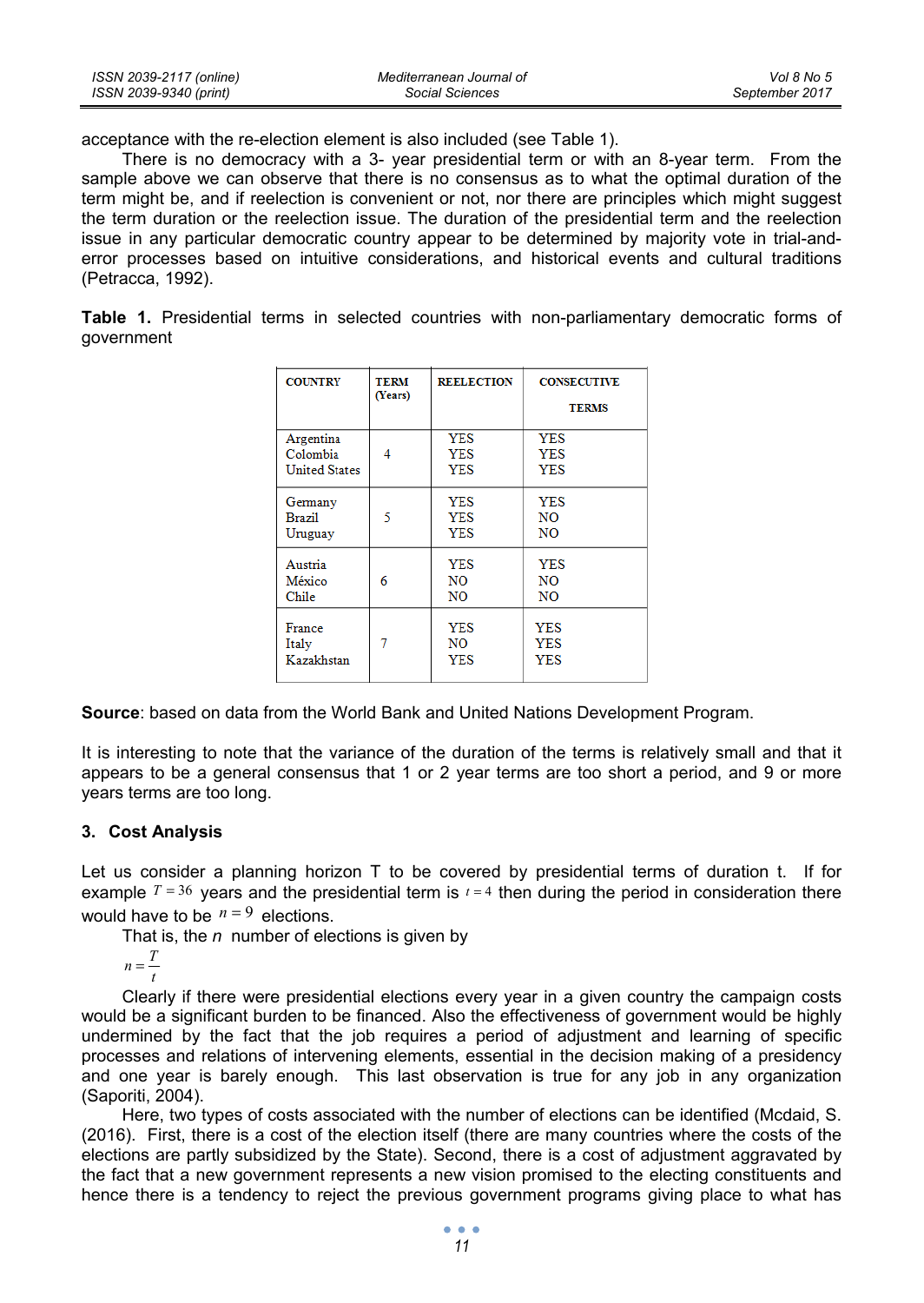been identified as the sharks-fin type of stagnation in public administration (see figure below)



**Figure 1:** Shark-fin Diagram for Program´s Discontinuity

**Source**: Based on concepts contained in Mueller, Dennis (2003) *Public Choice: An Introduction*. New York: Springer.

These costs are directly proportional to the number n of elections and hence inversely proportional to the duration of the term.

Assuming these costs can be computed, then, the total cost associated with the election is:

 $C_E$  = Campaigns Costs + Learning Costs + Lack of Continuity Costs

Therefore in the planning horizon T, the associated total cost is given by

$$
C_1(t) = n.C
$$

$$
= C_E \frac{T}{t}
$$

*E*

Related to the duration of the term there are costs due to corruption and polarization of power in favor of special interest groups and these costs increase with the duration of the term t. We may assume that corruption drains or diverts the public resources producing an annual loss that increases with time. That is, the losses in a particular year are greater than those of the preceding year (Streb, 2002; Pérez-Liñán, 2016).

This basically means that the cost of polarization and corruption is an increasing function of the term duration *t*. If the incremental losses are assumed to grow linearly at a rate *Cc,* then the cost function  $c(t)$  would be given by  $c(t) = C<sub>c</sub>t$  (see figure below), and the cost of polarization and corruption during the period of duration t would be given by



**Figure 2:** Corruption Costs per Term in the Planning Horizon **Source**: Figure 1, and concepts contained in Mueller, Dennis (2003) *Public Choice: An Introduction*. New York: Springer.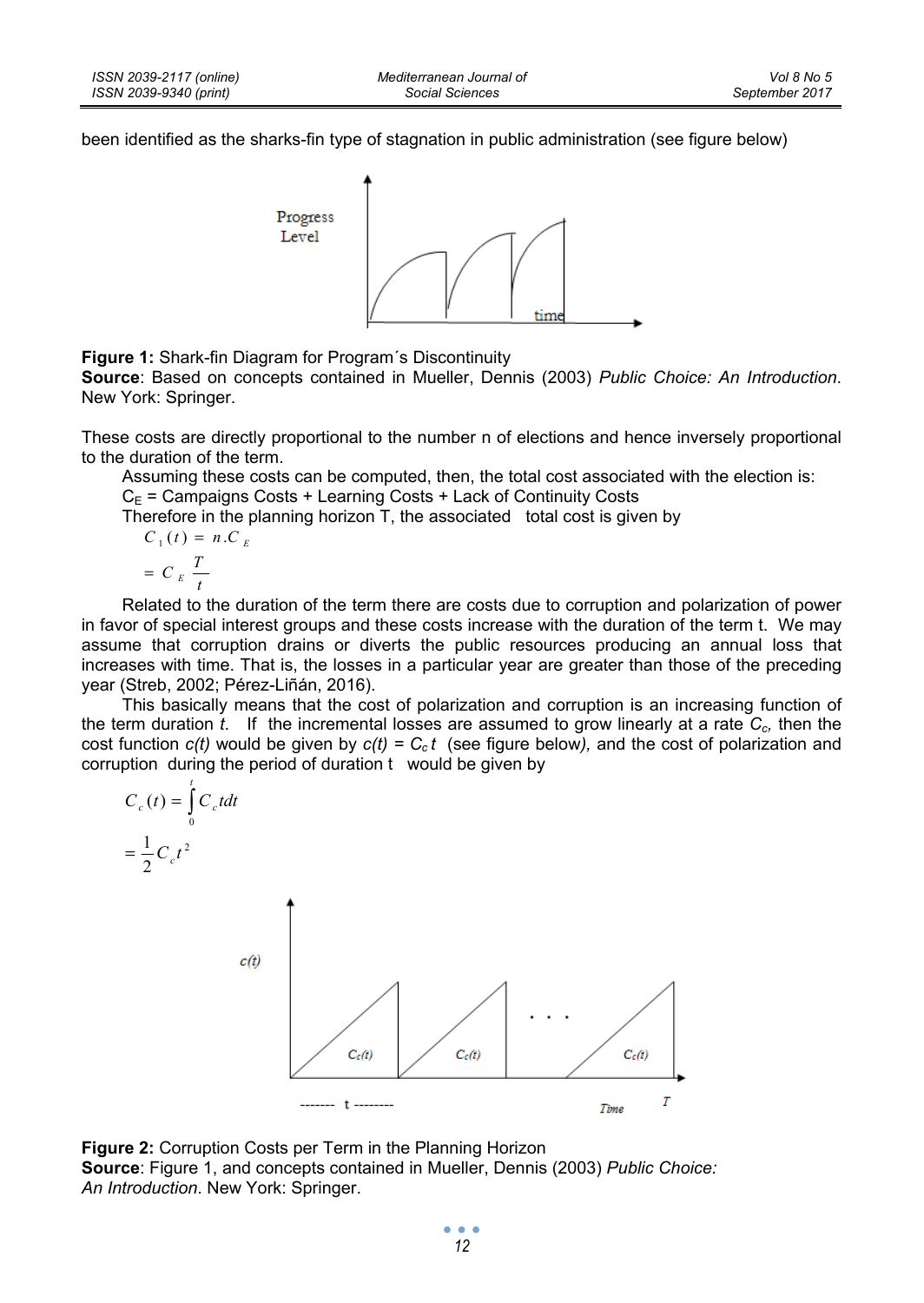The total cost during the  $n = \frac{T}{t}$  periods in the planning horizon *T* is given by:

$$
C_2(t) = \frac{1}{2}C_c t^2 \frac{T}{t}
$$
  
or  

$$
C_2(t) = \frac{1}{2}C_c tT
$$

# **4. Optimal Term**

The total cost function for the planning horizon *T* is given by

$$
C(t) = C_1(t) + C_2(t)
$$
  
=  $C_E \frac{T}{t} + \frac{1}{2}C_c tT$   
The derivative of  $C(t)$  is  

$$
C^{'}(t) = -C_E \frac{T}{t^2} + \frac{1}{2}C_cT
$$

the optimality condition  $C(t)=0$ , gives us

$$
t^{*2} = \frac{2C_E T}{C_C T}
$$

or equivalently

$$
t^* = \sqrt[2]{\frac{2C_E}{C_C}}
$$



# **5. Costs of New Governments and Corruption**

The optimal termed obtained above allows us to estimate the relations that must exist between the  $\frac{1}{2}$  cost of inaugurating a new government  $C_E$  and the corruption cost rate  $C_C$ . For example:

> $\bullet$   $\bullet$   $\bullet$ *13*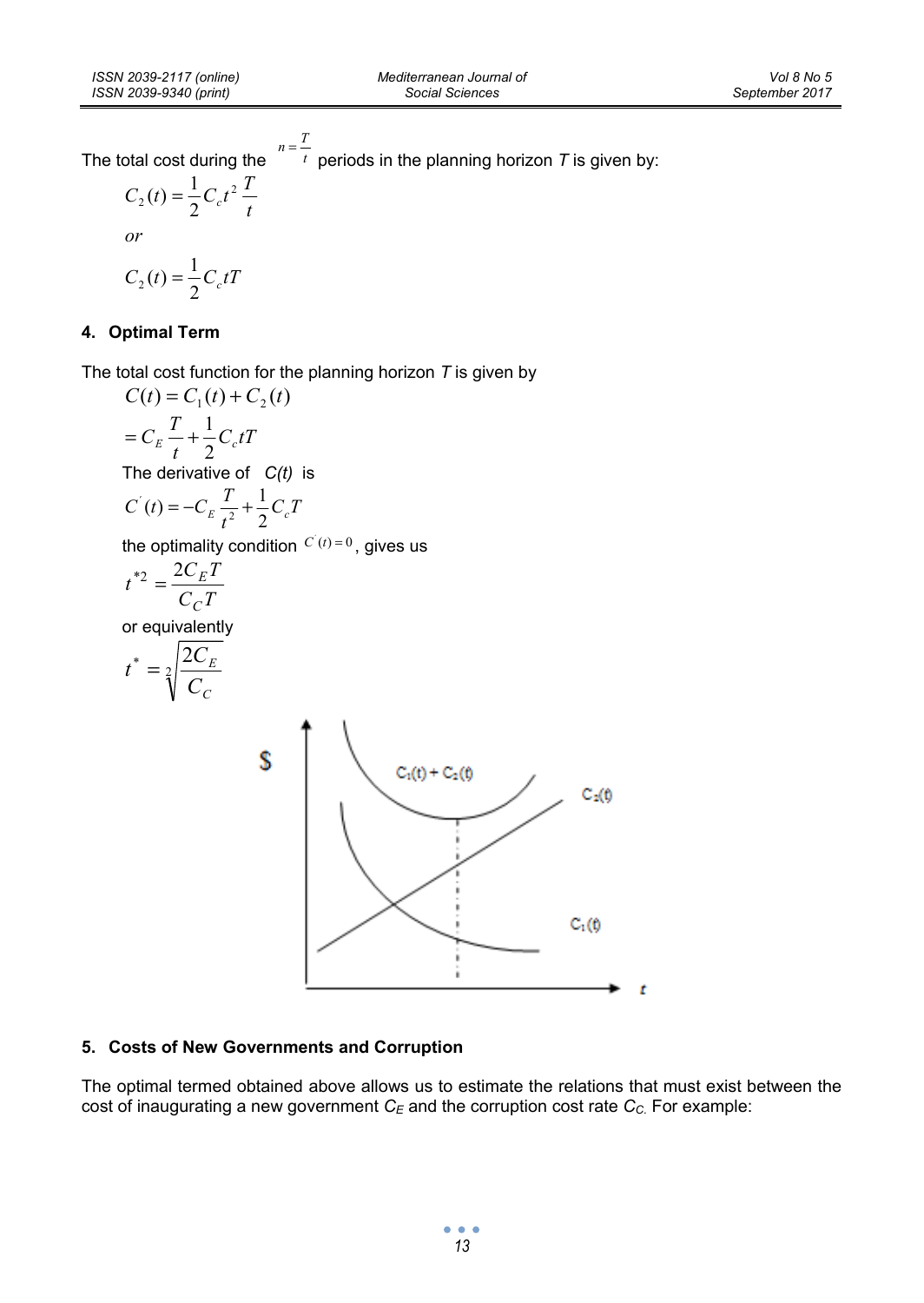| t*             | $t^{*2}$ | $C_C = \frac{2C_E}{t^{*2}}$ |
|----------------|----------|-----------------------------|
| 1              | 1        |                             |
| $\overline{2}$ | 4        | $2C_E$ $\frac{C_E}{2}$      |
| 3              | 9        | $\frac{C_E}{4.5}$           |
| 4              | 16       | $\frac{C_E}{8}$             |
| 5              | 25       | $\frac{C_E}{12.5}$          |
| 6              | 36       | $\frac{C_E}{18}$            |
| 7              | 49       | $\frac{C_E}{24.5}$          |
| 8              | 64       | $\frac{C_E}{32}$            |
| 9              | 81       | $\frac{C_E}{40.5}$          |

Also, it can be observed that

- The optimal duration of the term does not depend on the planning horizon T
- As corruption is reduced, the optimal term duration increases without bound (like may be the case with the Pope's term)
- $\bullet$  If the system is operating with an optimal duration term  $\vec{t}$ , reelection would increase total polarization and corruption costs.
- Under the assumptions of this analysis, it becomes clear that corruption and tendency to arbitrary or tyrannical governments would be the major objections to long terms in office. Re-election appears to be a good alternative provided the power and resources of government are not misdirected to secure the re-election. Cyclical management of the economy as related to fiscal and expenditure policies has been associated with reelection. Perhaps, governments with constitutional re-election should consider tight scrutiny for collaborators to continue working with the re-elected president.
- Whenever reelection limitations are eliminated, the constitution must be reformed to maintain an adequate balance of power and to protect the general interest from particular ones
- Since the cost of electing a president plus the learning cost of adapting to a new job environment can be thought of as relatively constant in a given period, the optimal term can be expressed as a function of the corruption level. That is,

$$
t^* = \sqrt{\frac{k^{\circ}}{C_c}} = \frac{k}{\sqrt{C_c}}
$$
 
$$
C_E = \frac{k}{2}
$$

The following graph is obtained: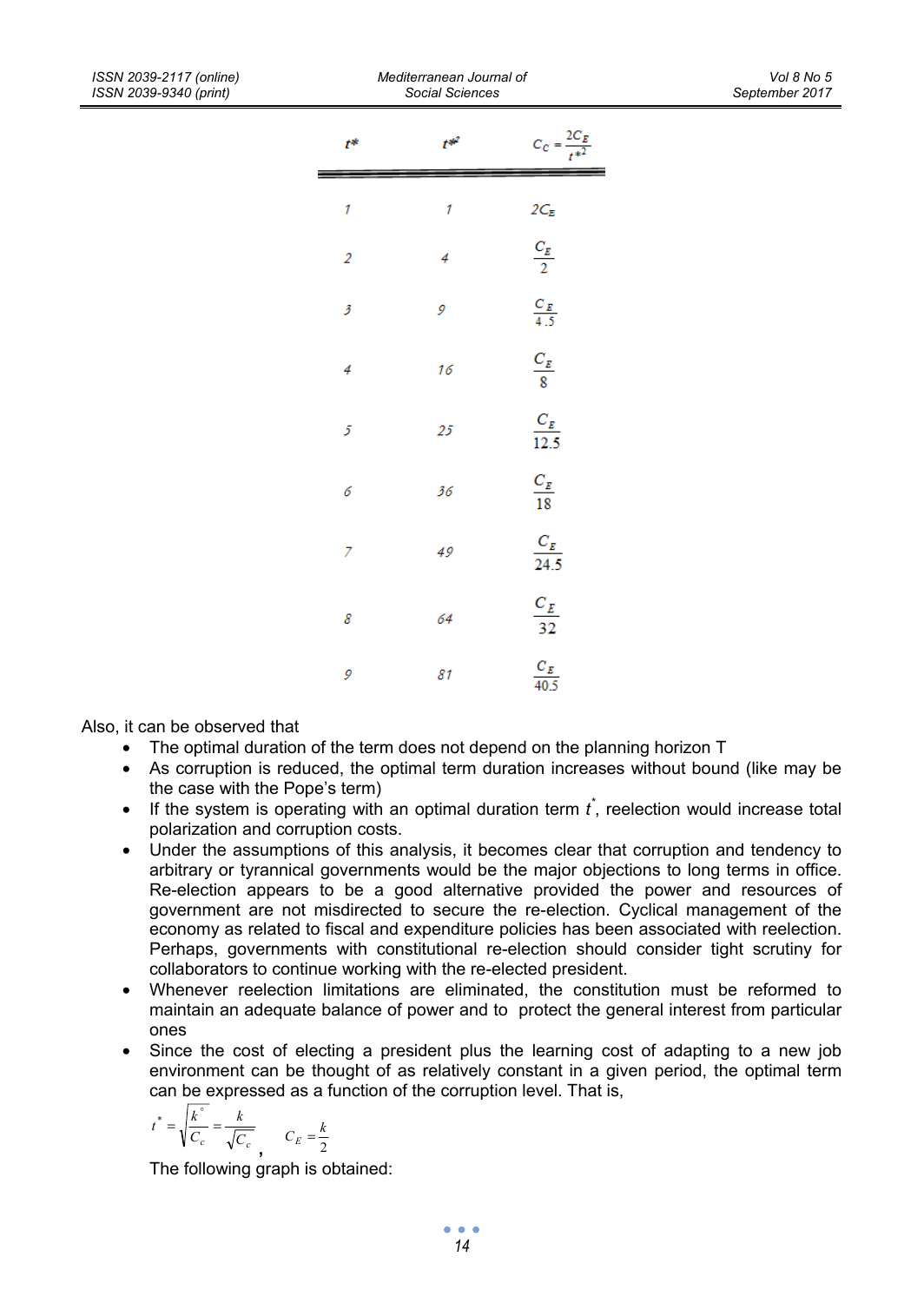

### **Graph 1:**

**Source**: this study quantitative procedures.

### **6. Game Theoretical Consideration of Corruption and the Duration of Government Term**

The previous argument development was worked out under the assumption that corruption costs increase with term duration. Corruption appears to be endemic to today's democracies and as such it is assumed to manifest itself in an increasing manner as new governments begin to exercise their mandates. It appears that there is a learning process involved in the manifestation of corruption (Schmitt-Beck, 2016).

As a consequence society tends to reduce term duration precisely to curve down corruption costs. Clearly corruption benefits the corrupt people (CP) in that give them money and power, likewise affect negatively common citizens by bending the rules of the game to serve particular interest. It hinders society. Pictured as a zero-sum game, society looses at least what the corrupt ones secure for themselves (Gerber, 2016; Witko, 2016).

Suppose that a corrupt player can select three courses of action where the intensity of corruption can be selected to be high, medium or low and that society can give an extension to the term duration from 4 to 5,6, 7 or 8 years then the following payoff matrix can be examined:

|    |        | Society     |                  |              |                  |
|----|--------|-------------|------------------|--------------|------------------|
|    |        | 5           | 6                |              | 8                |
|    | High   | $* 12.5Ce$  | 18C <sub>e</sub> | 24.5C,       | 32C <sub>e</sub> |
| CP | Medium | $12.5C_e/2$ | 18 $C_e/2$       | 24.5 $C_e/2$ | $32C_e/2$        |
|    | Low    | $12.5C_e/4$ | 18 $C_{\rm e}/4$ | $24.5C_e/4$  | $32C_e/4$        |

Notes:  $CP =$  Corrupt people.

The denominators in the medium and low options are simply to indicate the lower intensity of each level. It can be seen that row 1 and column 1 are dominant strategies respectively and hence the upper left corner is a saddle point where maximin<sub>i</sub> (a<sub>ii</sub>) = min<sub>i</sub>maxi(a<sub>ii</sub>) = a<sub>11</sub>, indicating that without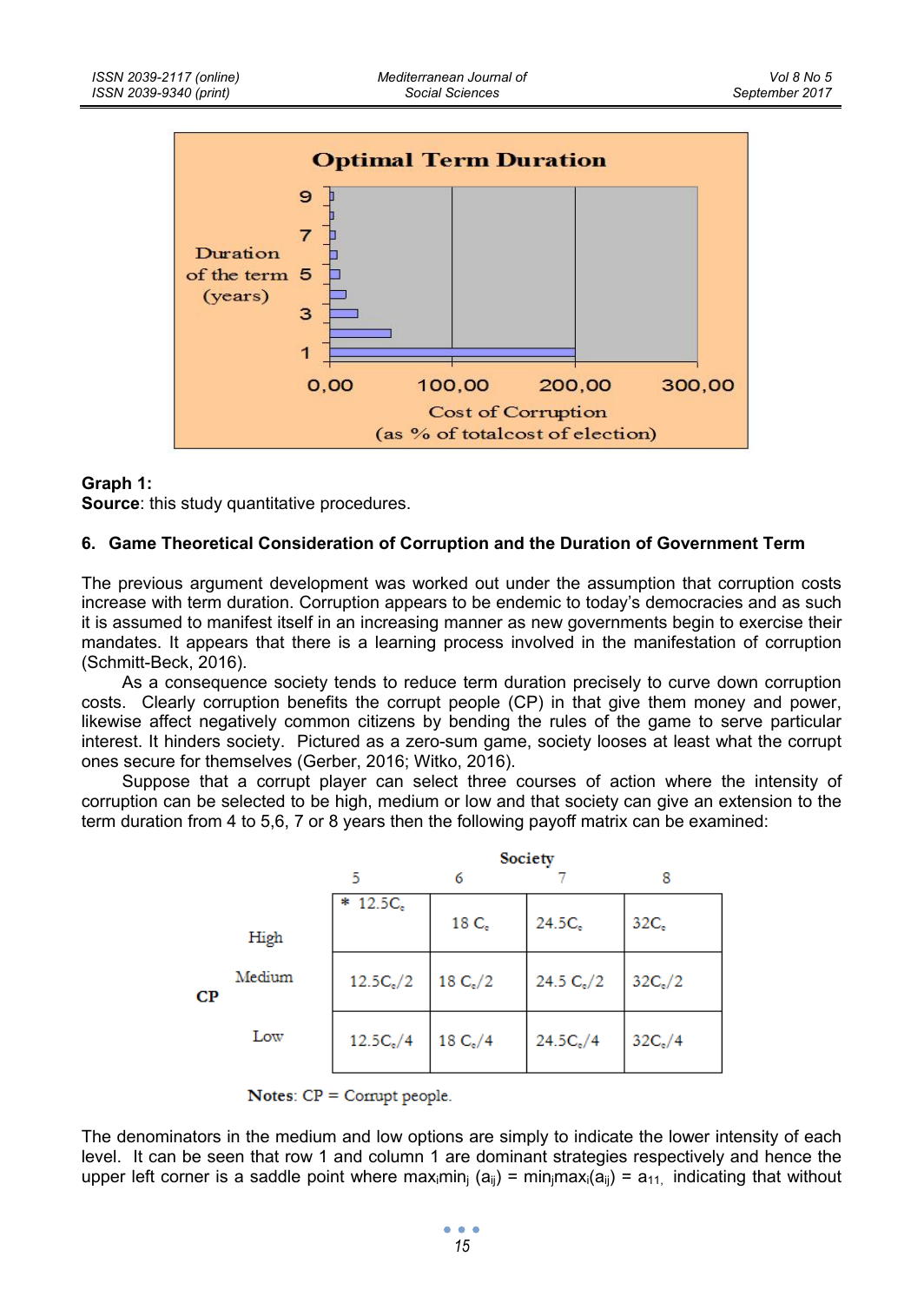proper control, corruption has a clear trend to manifest itself at its maximum level. The duration of the term tends to be decreased to the minimum possible level as best response to the presence of corruption.

### **7. Conclusions and Final Considerations**

Several conclusions can be drawn from the previous optimality and the game theoretical considerations.

First, long terms are most desirable whenever society has an honest government, which is committed to serve and actually serves the general interest.

Second, corruption whenever it takes place tends to increase with time and manifest at the maximum possible level.

Third, one of society's best responses to corruption practices appears to be the limitation of term duration; even when a society has the risk of changing of corrupt people, that is, starting new cycles of corruption.

Regarding this last point, it is important to consider the influence of social and legal penalties imposed on the corrupt. Exemplary punishments serve as deterrents for continuing corrupt practices.

Thus, reelection may well play the role of the confidence vote in parliamentary systems; if there are signs of honest and efficient government; presumably, people surely will reelect the incumbent government. This amounts to extending the duration of a term whenever the costs of corruption are kept to a minimum.

Reelected governments should have a similar mechanism to evaluate its internal performance to prevent the growth of corrupt practices by some its public servants. Public servants accountability and autocontrol systems at all levels of government may well be the best internal strategies to keep corruption under control. However, corruption is just a symptom or a systemic consequence of the structure of today's society. It cannot be eliminated within the system. To eliminate corruption the system must be redefined.

The game played between Society and Corrupt People is a dynamic one. It has to do with equity and fair play. This game can be played at different recursion levels in society and may affect the different forms of organizations, governments and stakeholder´s interest.

To decide in a firm, what the optimal duration of a board of directors term is, one must consider not only the value of experience of board members but also the extent to which long terms may affect negatively the interest of the small investors in favor the particular interest of the big shareholders.

A more general reflection can be centered on the fact that financial capital´s particular interest is permeating government decisions and legislative initiatives at a global level, thus creating a structure that favors particular interest. The main challenge of today's world society appears to be, to defend itself from its different forms of government.

This noticeable trend suggests that the game of society versus corruption may well be ended with the collapse of the Nation State and many of its democratic practices. For today's democracies have no meaningful way to decide on the relevant issues that affect the development of society (Dunn, 2015).

The financial capital interest appears to have created a systemic attractor that may be the major source of corruption and is reshaping the world. Interest rates and future discount rates affect the ability of society to develop and implement long range plans for its welfare and sustained development with peace and equity.

These rates hinder the possibilities of cooperation among its members. A new global structure is being defined and society and its primary constituents must play the global game with new emerging rules that are not even partially understood by the players of the game.